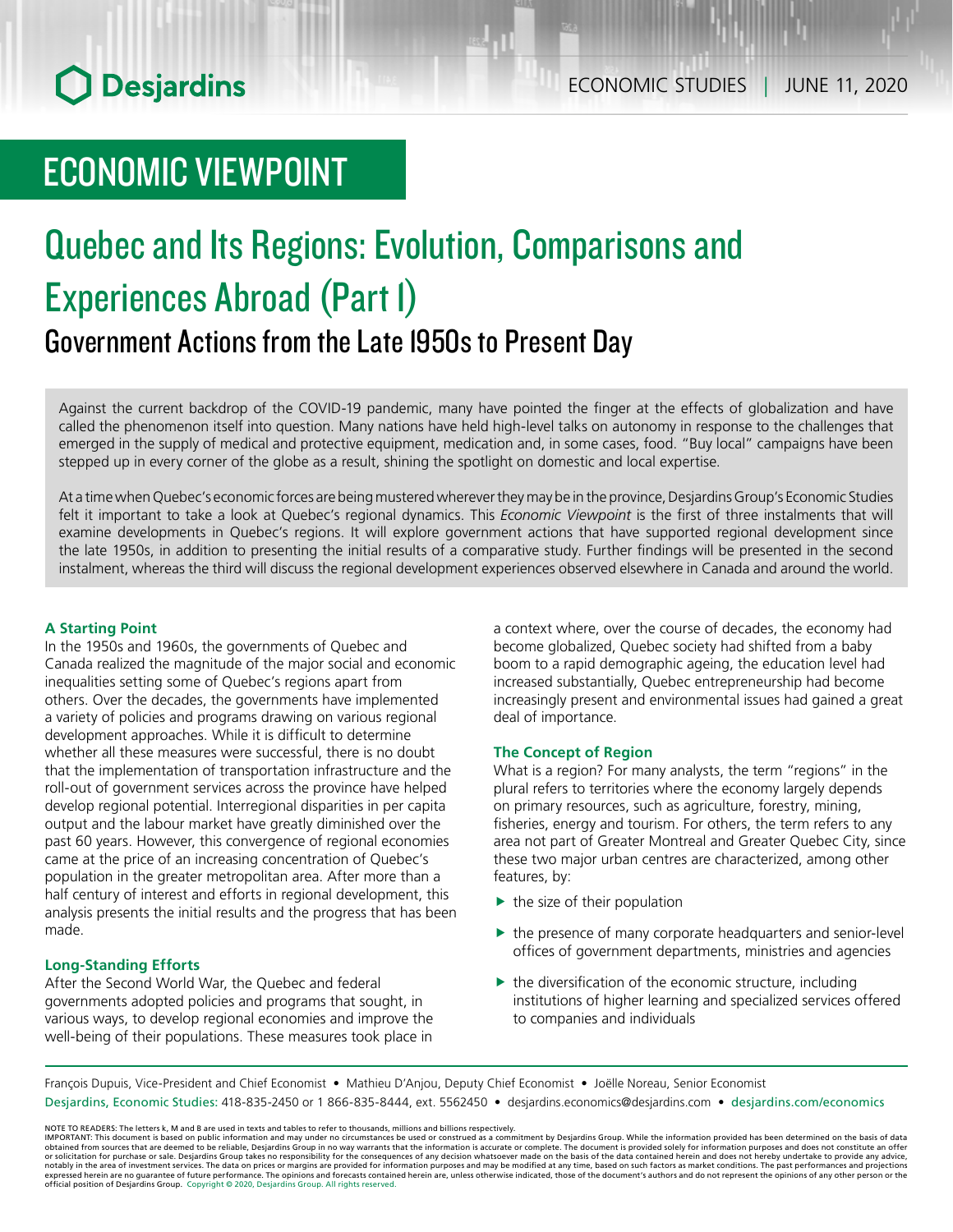$\blacktriangleright$  the development of physical infrastructure

However, the Montréal and Capitale-Nationale regions can also be viewed as having challenges and assets that are specific to them. A search for innovation to stimulate the development of their economies has been underway since the 1960s.

Regardless of the categorizations, the challenges and issues facing regions do not occur under the same conditions or take on the same intensity depending on whether we are looking at, for example, the regions of Capitale-Nationale, Outaouais, Abitibi, Côte-Nord, Gaspésie or Montréal. The issue of regional development can therefore apply to all of Quebec, not just areas on the outskirts of major centres. This is the approach taken in this *Economic Viewpoint*.

In Quebec, the data and studies available are generally presented based on the division into administrative regions established by the Government of Quebec. When it was originally implemented in 1966, this division identified 10 administrative entities, but two subsequent revisions brought that number up to 17.<sup>1</sup> The [mapping](https://quebecgeographique.gouv.qc.ca/education/images/qbc_10m_ra.pdf) of the 17 current administrative regions provides a good overview of the current situation.

Despite this marked increase in the number of administrative regions, the division should be broken down even further to fully consider smaller areas with their own economic profiles. Data by regional county municipality (RCM) could provide greater symmetry with the economic contours of territories. However, RCM data are less diverse in terms of economic variables than those of administrative regions. Moreover, since RCMs were created in 1979, data pertaining to them do not provide a time series prior to that date. For these reasons, the data produced by administrative region will be used.

Conversely, the 17 administrative regions can also be considered as representing too much fragmentation. Some publications aggregate them into large, fairly homogeneous groups from geographic, economic and demographic standpoints. The terminology varies from one document to the next, but the 17 administrative regions are generally divided into three separate zones. The three categories used for this exercise are the following: metropolitan, intermediate and peripheral (table 1 on page 3).

#### **Regional Development Policies and Programs**

Over time, federal and provincial government action has sought to fulfil primarily three objectives: to reduce regional disparities,

to enhance regional potential and to occupy the territory. Box 1 provides further details on these three aims. To achieve this, the governments implemented strategies, programs and measures that can be grouped into two large families, namely generic and specific: generic if they apply to Quebec as a whole and specific if they target specific regions or subregions.

#### **An Overview of Generic Measures**

- $\blacktriangleright$  Roll-out of services in the regions
	- The first move was to split the territory into separate regions. Quebec had ten well-defined regions in 1966. Government presence was then organized; regional directorates and local service centres were opened by many departments, ministries and agencies to adapt service planning and delivery to regional and local realities. The education system was gradually rolled out; Université du Québec and its arms were established (Montreal, Trois-Rivières, Outaouais, Rimouski, Abitibi-Témiscamingue and Chicoutimi) and a network of over 40 CEGEPs was set up, later leading to the creation of college technology transfer centres, of which there are currently 37.

### **BOX 1**

### **Goals Pursued by the Governments**

- $\blacktriangleright$  Reduce social and economic disparities
	- The governments worked to reduce social and economic disparities between the regions. This objective emerged after the Second World War when the development of trade and communications brought the realization that the large income and wealth gaps had widened.
- $\blacktriangleright$  Enhance regional potential
	- Many means considered by the governments aimed to enhance regional potential by encouraging companies to establish their operations in the regions, grow there and, in some cases, stay there. In most cases, this involved economic potential (extraction and processing) related to mining, forestry, agricultural, energy and tourism resources.
- $\triangleright$  Occupy the territory
	- In recent decades, the Quebec government (fight against devitalization, among others) and the federal government (presence in the Arctic, in particular) also sought to ensure minimum occupation of the territory.

<sup>&</sup>lt;sup>1</sup> In 1986, the number rose to 16 as a result of the subdivision of the greater metropolitan area into 5 separate regions, namely Montréal, Laval, Montérégie, Laurentides and Lanaudière, and the splitting into 2 separate regions of Bas‑Saint‑Laurent and Gaspésie−Îles-de-la-Madeleine, on the one hand, and Québec City and Chaudière-Appalaches, on the other. Another change took place in 1997 with the creation of the Centre-du-Québec region, which had been attached to the Mauricie-Bois-Francs region until then.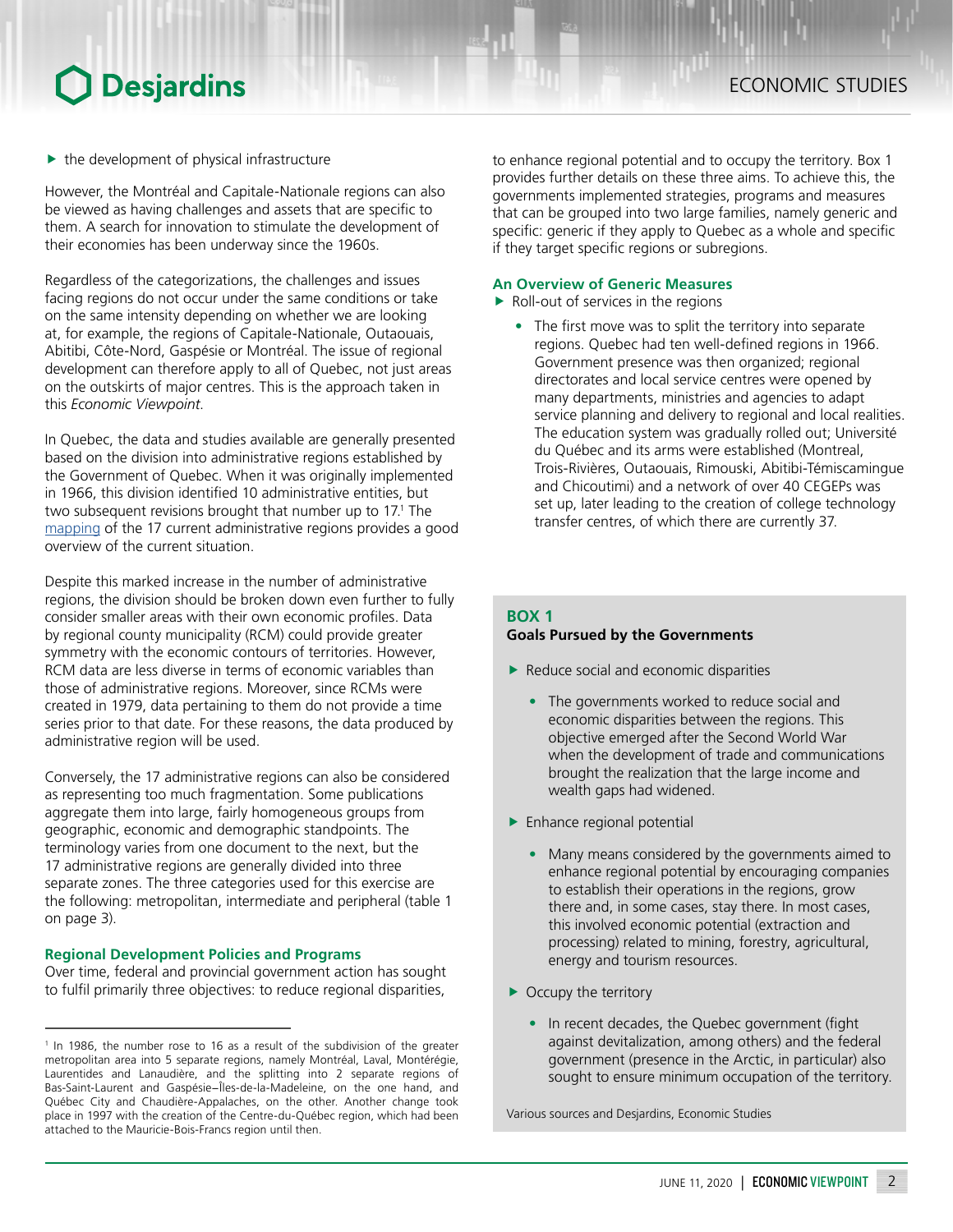### ECONOMIC STUDIES

#### TABLE 1

#### *Grouping of administrative regions into large zones*

| ZONES        | <b>ADMINISTRATIVE REGIONS</b>                                                                                                       | <b>DISTINCTIVE FEATURES</b>                                                                                                                                                                                          |
|--------------|-------------------------------------------------------------------------------------------------------------------------------------|----------------------------------------------------------------------------------------------------------------------------------------------------------------------------------------------------------------------|
| Metropolitan | Montréal<br>Laval<br>Laurentides<br>Lanaudière<br>Montérégie                                                                        | In southern Quebec<br>Road, sea, air and rail links developed<br>Proximity of Ontario and the United States<br>Large, dense population<br>Diversified economy<br>Specialized services for businesses and individuals |
| Intermediate | Capitale-Nationale<br>Mauricie<br>Estrie<br>Chaudière-Appalaches<br>Centre-du-Québec<br>Saguenay-Lac-Saint-Jean<br><b>Outaouais</b> | Coexistence of urban and rural areas<br>Average population density<br>Strong manufacturing sector presence<br>Access to major road, rail and maritime transport routes                                               |
| Peripheral   | Bas-Saint-Laurent<br>Abiti-Témiscamingue<br>Côte-Nord<br>Nord-du-Québec<br>Gaspésie-Îles-de-la-Madeleine                            | On the western, northern and eastern fringes of Quebec<br>Small population<br>Sparse occupation of the territory<br>Economy based on the development of natural resources                                            |

- The expansion of the road network opened access to remote regions farthest removed from centres such as Montreal and Quebec City. At the same time, the deregulation of surface transportation (truck, rail, coach) changed the playing field, leading to a drop in the number of connections and transport of goods and people, to the detriment of less lucrative connections.
- $\blacktriangleright$  Creation of industrial zones
	- Assistance programs for the creation of industrial parks and commissions were launched by the Quebec government to better equip municipalities. In 1981, Quebec had 179 industrial parks<sup>2</sup> across all regions. Before these programs, the Bécancour waterfront industrial park had been built to attract heavy industry. More recently, tax incentives were used to create urban zones dedicated to the multimedia industry in Montreal and Quebec City.
- $\blacktriangleright$  Political representation
	- In terms of political representation, ministers responsible for the regions have been appointed over time. At the turn of the 2000s, the government also had a ministry of regions for many years.
- $\blacktriangleright$  Empowerment of regional leaders
	- The Government of Quebec created tools to allow citizens and elected officials to plan the development of their regions. One of these tools was the Act respecting land use planning and development in 1979, which created RCMs. Social and economic summits were also organized at the same time to identify lines of action and regional commitments. In 1998, local development centres (better known by their French acronym "CLD") were created to support business start-up and development in municipalities and RCMs. More recently, the Quebec [government](https://www.ledevoir.com/opinion/idees/566096/pacte-fiscal-une-entente-benefique-pour-les-villes-et-les-citoyens) opened the door notably to a new tax revenue sharing arrangement, in addition to creating the Regions and Rurality Fund (with a \$1.3B envelope) and enhancing the Programme d'aide à la voirie locale (local road network assistance program).
- $\blacktriangleright$  Project financing and channelling of local savings
	- Aside from Desjardins Group's presence across all of Quebec from the beginning of the 20<sup>th</sup> century to channel local savings and to work on regional autonomy, actions have also been taken by the various orders of government. The Quebec government thus granted tax advantages to the Sociétés de développement de l'entreprise québécoise (SODEQ), created in 1976 for the purpose of providing financing to small and medium‑sized enterprises as

<sup>2</sup> Government of Quebec, *Le virage technologique, Bâtir le Québec – Phase 2*, Programme d'action économique 1982-1986, 1982, p. 192. (available in French only)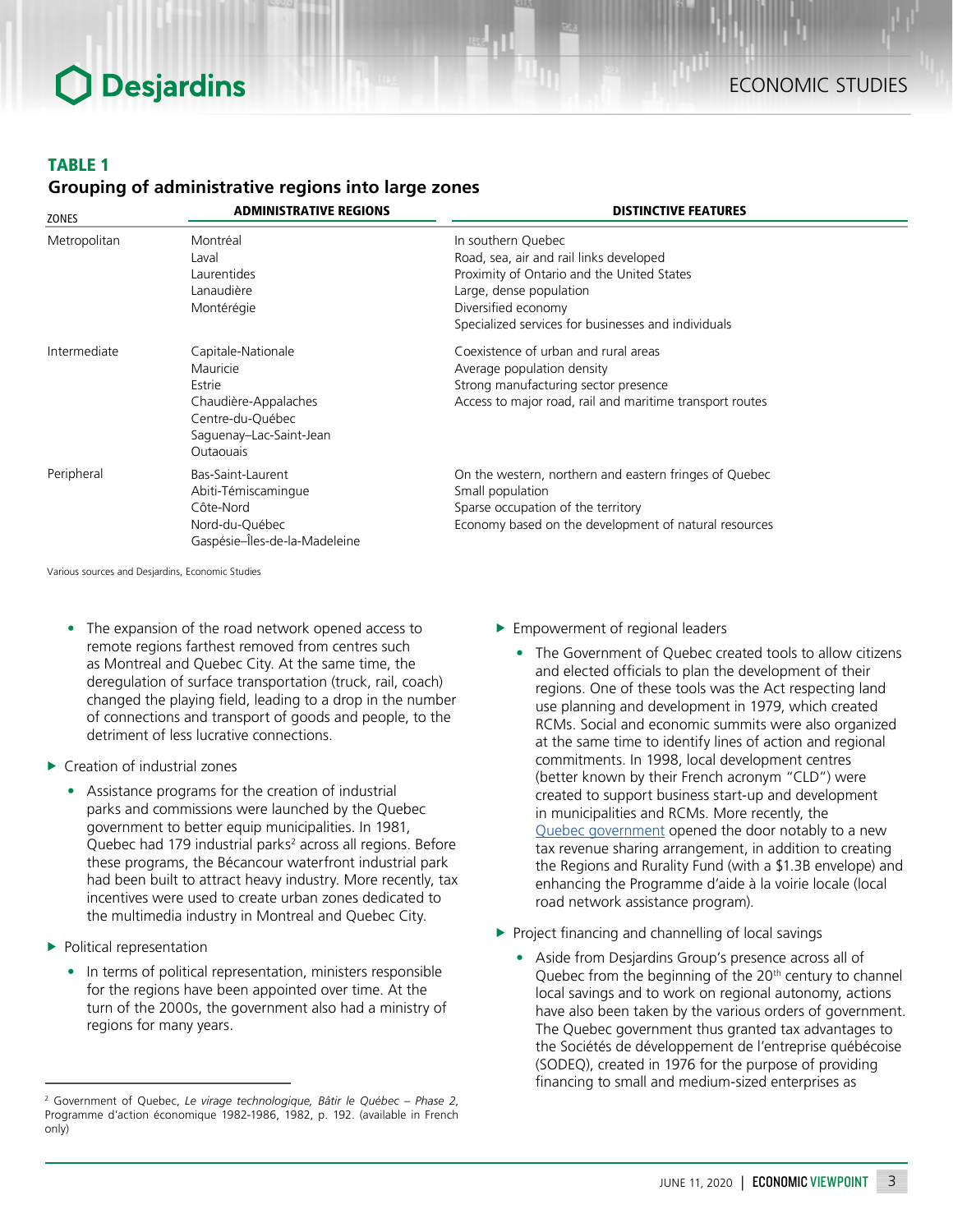well as management assistance.<sup>3</sup> In the early 1980s, in collaboration with Desjardins and the Caisse de dépôt et placement (CDP), the Government of Quebec saved the Caisses d'entraide économique from bankruptcy. In the 1990s, laws were passed to create and provide financial capital to Innovatech companies whose mission was to encourage, accommodate, evaluate and, where appropriate, contribute to the financing of projects likely to build capacity for technological innovation in a given region. In 2006, the Regional Economic Intervention Fund (FIER) program was implemented, which consists of regional funds aimed at facilitating business capitalization. Three years later, 30 FIERs had been created.

In addition to these actions, also worthy of note are the Desjardins, FTQ and CSN tax-advantaged funds, which received significant support through major tax credits granted to individuals who have invested in them thus far. Lastly, the Government of Quebec contributed to regional development through assistance programs for facility upgrades and to respond to foreign competition. This is how the pulp and paper industry modernization program launched in 1979 was supposed to ultimately generate investments totalling \$2.5B in some 60 plants, most of which were established in single-industry municipalities<sup>4</sup> (for a summary of generic measures, see box 2 on page 5).

#### **An Overview of Specific Measures**

- $\triangleright$  Opening up and occupation of territories
	- Government interest in regional development is nothing new. In Canada, the colonization of the West at the end of the 19<sup>th</sup> century was in response to both the need to occupy the territory and the need to counter the expansionist aims of the United States. In Quebec, to combat the exodus of Quebecers to the spinning mills of New England and the West, new territories were opened up (Laurentides, Cantons-de-l'Est, Lac-Saint-Jean and later Abitibi and Témiscamingue).
	- In the second half of the 20<sup>th</sup> century, the opening up of territories was tied more to specific projects, such as hydroelectric dams (Manicouagan and James Bay, among others), and mining and forestry activities. Over the past half century, territorial expansion efforts have been made primarily to harness large hydroelectric reservoirs in James Bay and more recently as part of the Plan Nord. However, these major projects are not very conducive to the sustainable establishment of large contingents of new residents. Furthermore, operations related to the extraction and primary processing of natural resources

have become increasingly productive as technology has advanced (increased mechanization and automation, in particular), such that they generate fewer permanent jobs than in the [past](http://blogue.economistesquebecois.com/2011/10/11/croissance-nordique-sans-developpement/).

- In addition to taking an interest in opening up new territories to economic activity, the government has also engaged in actions aimed at producing structuring effects in certain regions or specific communities. After encountering resistance during multiple attempts to shut down declining areas in the 1960s,<sup>5</sup> the governments opted instead to transfer administrative functions (for example, tax processing to Jonquière and Shawinigan, and the Direction générale des pêches maritimes to Gaspé). More recently, the ageing of the population, the exodus of young people, the gradual loss of public services and the closure of large companies have prompted the governments to support rurality and occupation of the territory. However, not all of the implemented programs remain.
- $\blacktriangleright$  Resource development and processing
	- Natural resource development was at the root of regional development here in North America. Fishing, hunting, mining and forestry came first, with agricultural and energy joining later. For many regions, commodities have long been and continue to be important pillars of their economy. However, some communities have become more exposed to fluctuations in commodity prices and the Dutch disease as a result.<sup>6</sup> To attempt to mitigate these effects, the governments sought to raise the resource processing rate. They used various means to do so, including introducing a tax on the export of unprocessed products and tax credits for processed goods. However, the success of these measures is difficult to assess because there is no formal evaluation for them.
- $\blacktriangleright$  Growth poles
	- Economic activity does not unfold uniformly, and according to the growth pole model, development spreads in concentric circles. Based on this design, the links between the central pole and the poles that surround it are close, and economic activity loses intensity the farther it is from the centre. This is the vision underlying a study commissioned by the federal government.7 The HMR

<sup>3</sup> Robert LAROUCHE, *Le mythe du développement régional et les SODEQ du*  Québec – [Une étude de cas : La SODEQ Sagamie](https://constellation.uqac.ca/1789/1/1386948.pdf), Master's thesis, Université du Québec à Chicoutimi, 1984, 170 p. (available in French only)

<sup>4</sup> Gouvernement du Québec, *op. cit.*, p. 189-190. (available in French only).

<sup>&</sup>lt;sup>5</sup> This resistance became clear notably in connection with the projects of the Bureau d'aménagement de l'Est du Québec and the federal government's creation of Forillon Park.

<sup>&</sup>lt;sup>6</sup> In reference to the effects on the Dutch economy of the development of oil-rich deposits in the North Sea.

<sup>7</sup> Benjamin HIGGINS, Fernand MARTIN and André RAYNAULD, *Les orientations du développement économique régional dans la province de Québec*, Ottawa, ministère de l'Expansion économique régionale, 1970, p. 365. (available in French only)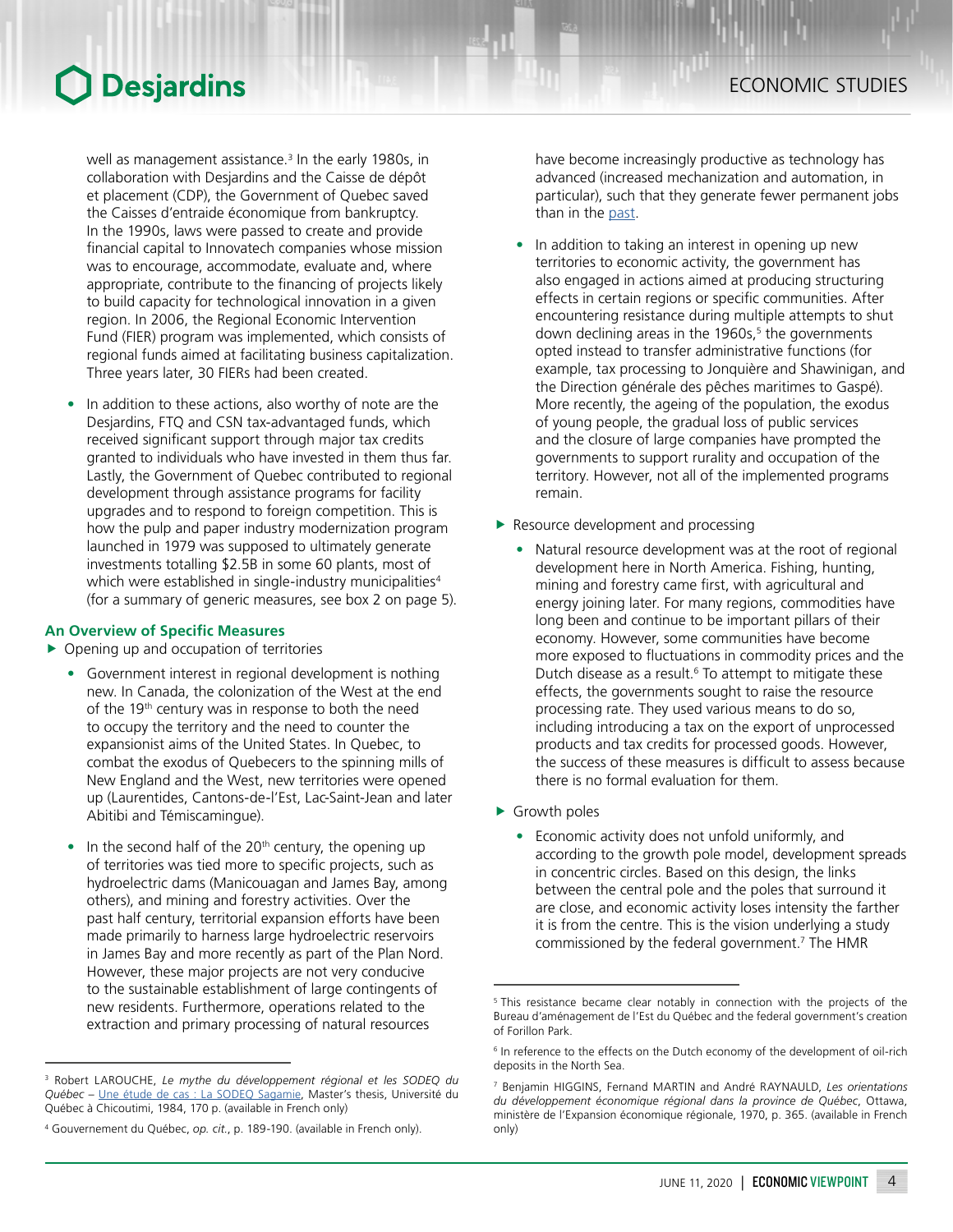#### **BOX 2 Generic Measures**

- $\blacktriangleright$  Roll-out of services in the regions
	- First: divide Quebec into regions
	- Second: organize government presence
	- Education: establishment of Université du Québec, network of CEGEPS (more than 40) and college technology transfer centres (37)
	- Road network: "opening up" and, at the same time, deregulation of surface transportation (truck, rail, coach)
	- Deregulation: also leads to a drop in the number of connections and freight shipments (which are less lucrative)
- $\blacktriangleright$  Creation of industrial zones
	- Assistance programs for the creation of industrial parks and commissions
	- 1960s: large "installations" (for example, Bécancour waterfront industrial park)
	- Special effort for multimedia
- $\blacktriangleright$  Political representation
	- Appointment of ministers responsible for regions (political representation)
- $\blacktriangleright$  Empowerment of regional leaders
	- Laws to enable land-use planning (creation of regional county municipalities)
	- Regional social and economic summits goal: to identify lines of action and commitments
	- 1998: creation of local development centres
	- Increased recognition of municipalities' role: sharing of the tax base, in particular
- $\blacktriangleright$  Project financing and channelling of regional savings
	- Various formulas for facilitating the use of local savings for regional projects: Sociétés de développement de l'entreprise québécoise, caisses d'entraide, etc.
	- Innovatech (1990s), then financing transferred to Investissement Québec
	- Regional Economic Intervention Fund (FIER). In 2009: 30 FIERs in Quebec
	- Tax-advantaged funds (Desjardins, FTQ, CSN)
	- Modernization assistance program for sectors dealing with obsolete facilities (for example, pulp and paper)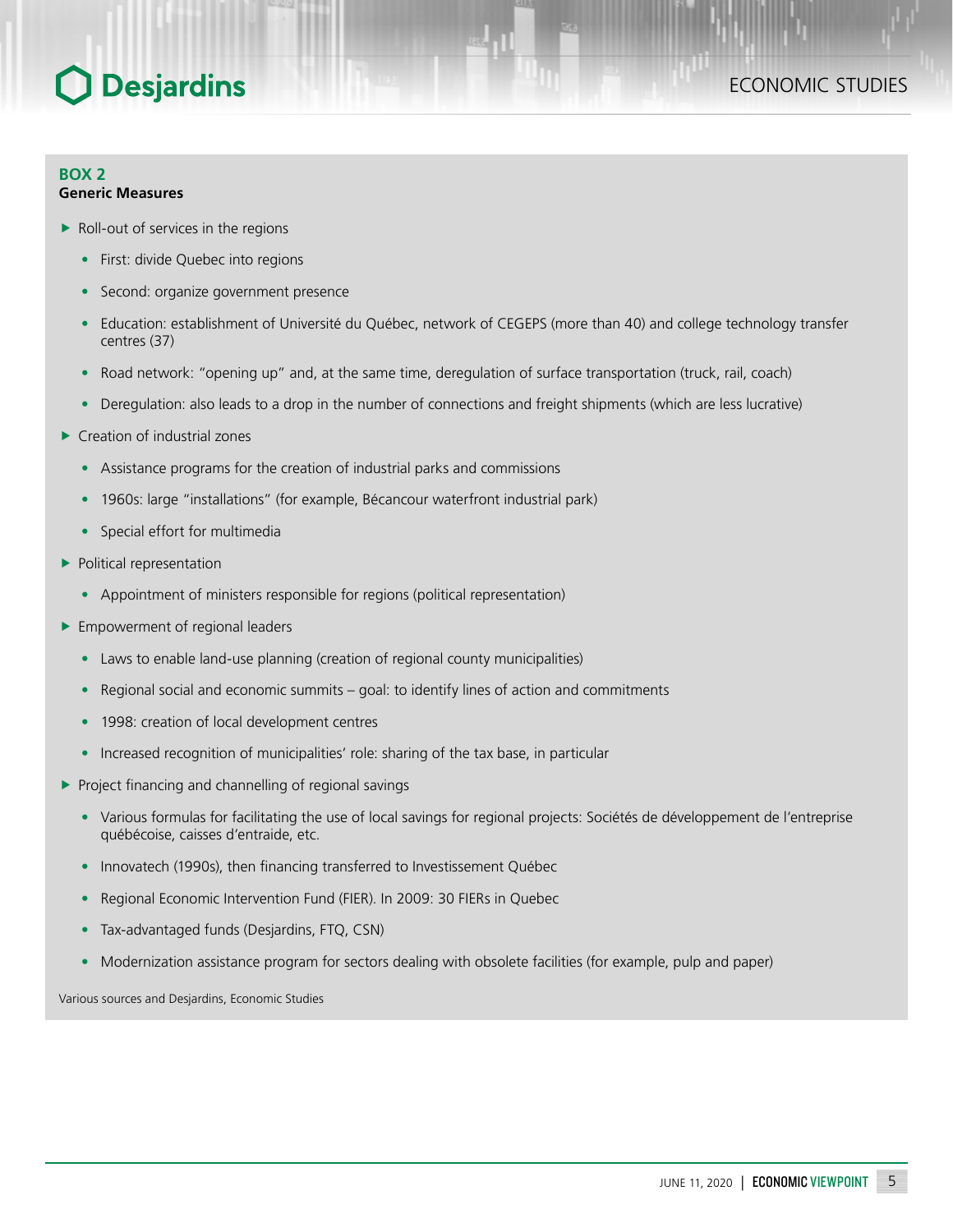report,<sup>8</sup> published in 1970, sought to reaffirm and build up Montreal as a growth and development pole. The success of the metropolis was supposed to have a spillover effect on other Quebec cities, which would in turn pass the benefits on to the surrounding communities.

- This approach was not adopted at the time, as the authorities preferred to focus on developing other regions in Quebec as a priority. During this period, Montréal declined, losing its status as Canada's metropolis to Toronto. However, since the proposed model had not been implemented, it is difficult to say whether it would have been as successful as expected.
- In the early 2000s, municipal amalgamations could have led to the creation of municipal entities with more significant and better coordinated resources, even though this was not presented as drawing on the pole approach. They could have therefore acted as growth and development poles in their regional space. In Montréal's case, however, the amalgamation and the partial de-amalgamation process that followed as well as the implementation of cumbersome governance mechanisms hurt the momentum of the metropolis, in the [opinion](https://www.oecd-ilibrary.org/urban-rural-and-regional-development/oecd-territorial-reviews-montreal-canada-2004_9789264105980-en) of the Organisation for Economic Co-operation and Development (OECD).

#### **Ecosystems**

Another spatial approach in regional development is to view it as an ecosystem connecting players that all have an important role to play: producers, suppliers, the workforce, government authorities, research organizations, business associations, and so on.

The industrial cluster approach,<sup>9</sup> adopted at the turn of the 1990s, is a good example. It seeks to connect producers, clients, suppliers, the workforce, government authorities, research organizations, business associations, and so on. It is definitely an industrial development strategy, but there is no question that it has a regional dimension. [Montréal](http://ville.montreal.qc.ca/pls/portal/docs/PAGE/AFFAIRES_FR/MEDIA/DOCUMENTS/ACCELERER_MONTREAL.PDF) and other regions thus plan and organize their economic development based on clusters that reflect either achievements (aerospace, financial services, health, fashion, multimedia, information and communication technology, property, tourism) or emerging fields (sustainable transport, clean technologies, new wood technologies). The approach also underpinned the [ACCORD niches and poles of excellence](https://www.economie.gouv.qc.ca/objectifs/creer-liens/creneaux-et-poles-dexcellence-accord/page/programmes-14284/?tx_igaffichagepages_pi1%5BbackPid%5D=70&tx_igaffichagepages_pi1%5BcurrentCat%5D=&cHash=58c14abfcedc3a3c25c7cc6ef01d5e68&tx_igaffichagepages_pi1%5Bmode%5D=single&tx_igaffichagepages_pi1%5BparentPid%5D=12796) program. Launched in 2002, the ACCORD program builds on regional strengths to gather and mobilize businesspeople and seek excellence in key sectors.

#### **Structuring Projects**

Through Hydro-Québec and the Société générale de financement (SGF), the government played a very active role in encouraging the establishment or continued operation of aluminum smelters and paper or forestry companies in some regions. Not all the initiatives taken over the past 60 years have been successful. Also, while some rescue efforts succeeded (Paccar in Sainte-Thérèse, formerly Kenworth), others failed (for example, the paper mill in Chandler and the cardboard manufacturer in Cabano).

#### **Incentives**

Governments' most overt mechanism for action in favour of regional development involves granting subsidies or advantageous financing terms to companies investing in certain communities. The two orders of government used reduced tax rates, tax credits and grants for investments in designated regions, particularly in the 1960s and 1970s. The federal government abandoned this approach in favour of development assistance for certain sectors and an approach targeting the development of provinces as regions, rather than more defined areas within provinces.10

The Government of Quebec created the Fonds de développement régional (FDR) regional development fund to support regional dynamics and encourage cooperation between the government and regional communities. The FDR has undergone various changes over time, but the Quebec Ministère des Affaires municipales et de l'Habitation can, to this day, support regional projects through the Fonds d'appui au rayonnement des régions (regional vitality support fund) or the Fonds de développement des territoires (territory development fund).

However, Canada and Quebec are very open economies and, as such, many trade agreements have been concluded to facilitate expansion and export for local businesses. Canada's participation in various economic and trade agreements, including the General Agreement on Tariffs and Trade (GATT), the predecessor to the World Trade Organization (WTO), made the use of direct investment grants difficult, if not illegal. The list of means of supporting regional development was pared down, but the governments instead relied on indirect measures, such as research and innovation assistance and tax incentives for employment or investment in remote regions (for a summary of specific measures, see box 3 on page 7).

#### **To Sum Up**

Since the late 1950s, various approaches and a variety of measures have been implemented by the Quebec and Ottawa governments to support regional development, both in peripheral zones and in metropolitan and intermediate zones.

<sup>&</sup>lt;sup>8</sup> Based on the names of the authors, Benjamin Higgins, Fernand Martin and André Raynauld.

<sup>&</sup>lt;sup>9</sup> Inspired by the work of Michael Porter, a Harvard University economist.

<sup>&</sup>lt;sup>10</sup> Pierre FRÉCHETTE et collab., *L'économie du Québec*, 2<sup>nd</sup> edition, Éditions HRW, 1979, p. 376. (available in French only)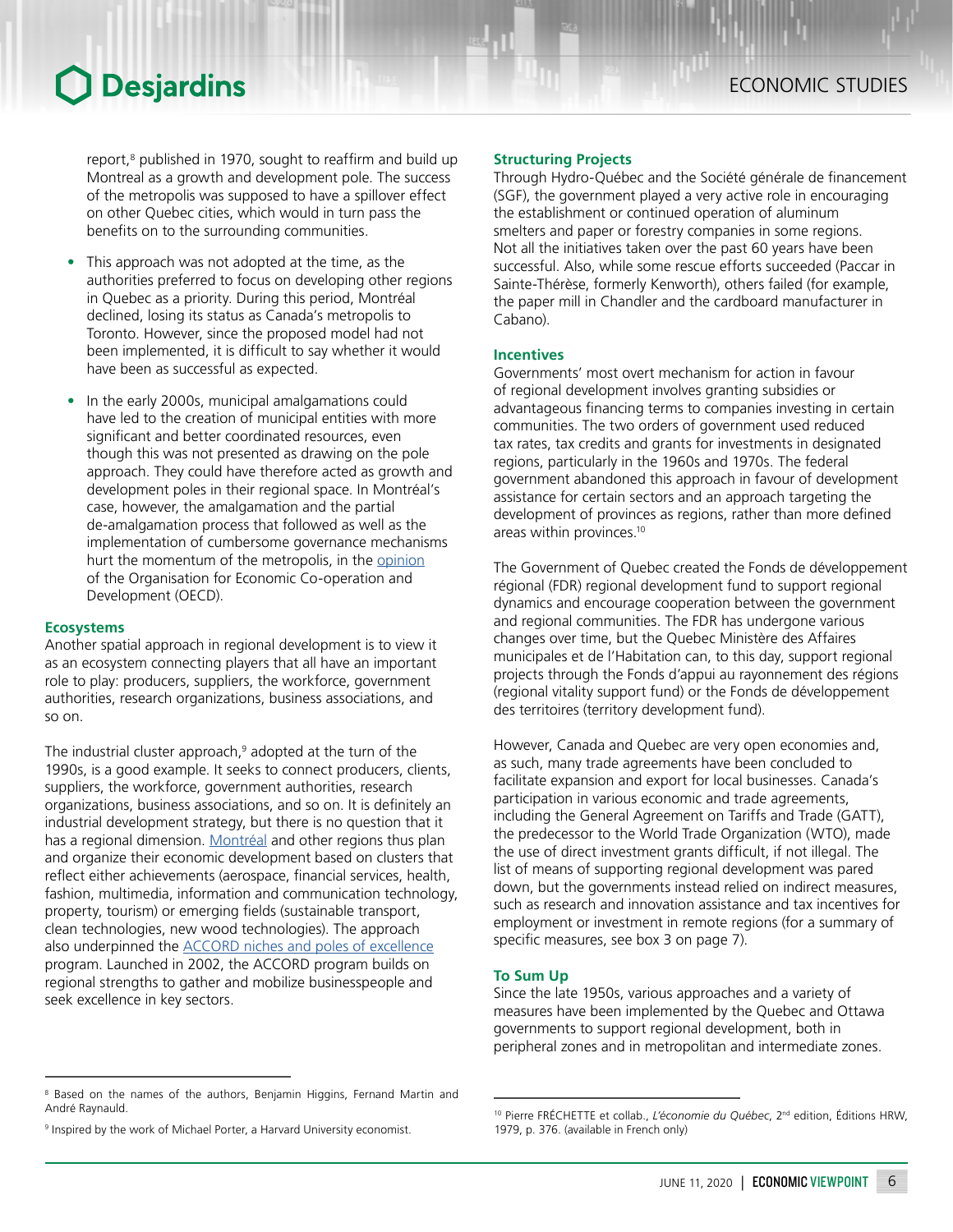#### **BOX 3 Specific Measures**

- $\triangleright$  Opening up and occupation of territories
	- Regional development (for example, federal government, end of  $19<sup>th</sup>$  century Western Canada)
	- In Quebec, to counter the exodus to the United States and Western Canada: open up new territories (for example, Laurentides and Abitibi-Témiscamingue)
	- Second half of 20<sup>th</sup> century: temporary opening up of territories for specific projects (for example, hydroelectric dams and mining and forestry projects)
	- Some movements to "decentralize" administrative activity (for example, tax processing to Shawinigan and Jonquière)
	- Attempts to support rurality and dynamic occupation of the territory: abandoned programs
- $\blacktriangleright$  Resource development and processing
	- From fishing, hunting and trapping to forestry, mining, agriculture and energy, and then to foreign markets
	- Commodities: little or no processing and Dutch disease (difficult to compete with large employers)
	- Increase processing of raw materials. Various means: export tax on unprocessed products, tax credits for processing. The effect of the measures has not been assessed.
- $\blacktriangleright$  Growth poles
	- Growth pole theory: activity does not unfold uniformly
	- Higgins-Martin-Raynauld report: the success of the metropolis should have a spillover effect on other regions
	- √ Approach not adopted at the time. Montreal lost its role as a metropolis. Model not implemented: therefore, no way of knowing whether it would have been successful
	- Municipal amalgamations: made it possible to coordinate action, but the de-amalgamation of Montreal did not help the metropolis, according to the Organisation for Economic Co-operation and Development
- $\blacktriangleright$  Ecosystems
	- Ecosystem approach: the relationships of all actors create a network, all actors are important
	- Industrial cluster approach and ACCORD niches of excellence program
- $\blacktriangleright$  Structuring projects
	- Promotion, financing or implementation of major projects (even saving of plants), two types of support:
	- √ Support for major industrial plants: Hydro-Québec/SGF/CDP. Some projects lasted, some did not
	- √ Rescue operations: success, but also failure (Paccar, Cabano, etc.)
- $\blacktriangleright$  Incentives
	- Two mechanisms for government action: grants/subsidies and advantageous financial terms
	- 1960s and 1970s: reduced tax rates, tax credits, investment grants (1970s: Fonds de développement régional)
	- With international trade agreements, new ways to help must be found (for example, research support)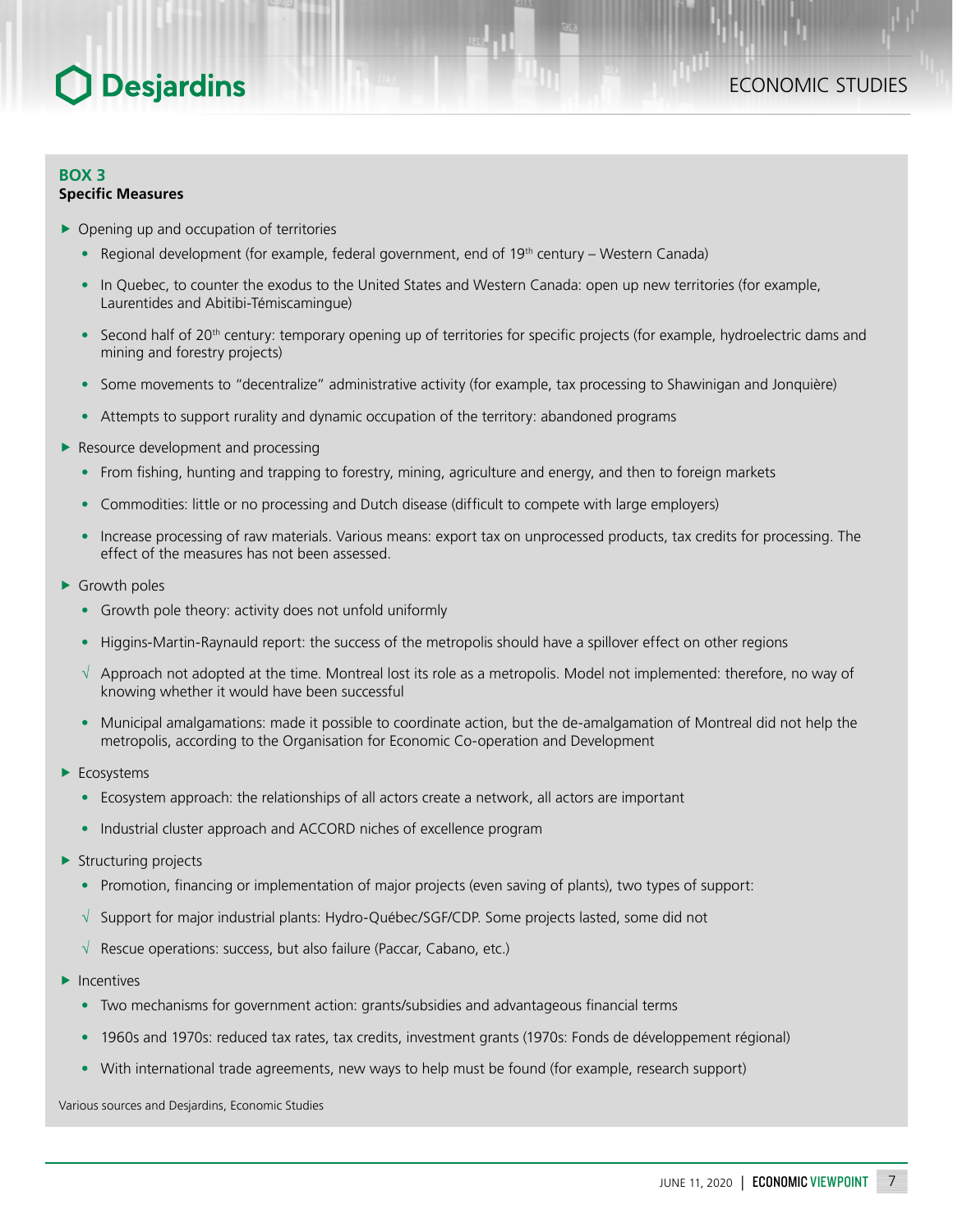These measures first consisted in developing services and infrastructure, giving regions a strong political voice and helping them taken charge of their development. They are, for the most part, still in place. The governments also sought, through various strategies and means, to stimulate industrial facilities and ensure the survival of struggling companies and sectors. Many of these approaches were abandoned after a few years. Others, such as financial assistance, were transformed. The governments have also been involved in the implementation of major industrial projects on an ad hoc basis. While some of their actions were successful, others were not so lucky.

#### **Social and Economic Regional Development**

Although they are limited to population, output and unemployment, the regional data available for the 1950s and for 1960 to present day provide a good overview of the comparative social and economic development of each zone or region over the course of this period.

These data are presented according to the Government of Quebec's configuration of administrative regions. As mentioned earlier, this division has the disadvantage of having been changed since its initial creation in 1966. For this reason and to obtain a comparison of identical regional entities over a longer period, the data published based on the 17 current administrative regions were aggregated according to the original 10. Administrative region data were aggregated to produce totals by territorial zone.<sup>11</sup> Since the names of regions have changed over time, this study uses the current names.

#### **Population**

Table 2 shows the change in the relative size of the population in administrative regions and in territorial zones between 1951 and 2018. A significant, continuous increase can be seen in the concentration of Quebec's population in the metropolitan zone. This results in a substantial drop in the demographic weight of the intermediate and peripheral zones.

Some differences across administrative regions can be observed in terms of zone trends. The relative demographic decline in Saguenay−Lac-St-Jean is much steeper than the decrease in the intermediate zone because its weight in the Quebec population dropped from 5.0% to 3.3%. The Outaouais also deviates from the intermediate zone trend with a slight increase over the period from 4.1% to 4.7%. Similar distinctions can be made in the peripheral zone, as the relative weight of the Abitibi‑Témiscamingue population decreased significantly between 1951 and 2018, whereas that of Côte-Nord and Nord-du-Québec rose sharply during the period, despite a decline over the past quarter century.

#### TABLE 2

### *Changes in the relative population size of the zones and regions*

| IN%                           | 1951  | 1971  | 1994     | 2018     |
|-------------------------------|-------|-------|----------|----------|
| <b>Metropolitan zone</b>      | 50.2  | 56.8  | 58.5     | 61.3     |
| Intermediate zone             | 40.1  | 35.0  | 33.0     | 32.0     |
| Capitale-Nationale/           | 178   | 15.6  | 14.2     | 14.0     |
| Chaudière-Appalaches          |       |       |          |          |
| Mauricie-Bois-Francs          | 8.7   | 70    | 66       | 61       |
| Estrie                        | 4.5   | 37    | 38       | 3.9      |
| Qutaouais                     | 4.1   | 4.0   | 4.3      | 4.7      |
| Saguenay-Lac-Saint-Jean       | 5.0   | 4.7   | 41       | 3.3      |
| Peripherial zone              | 9.7   | 8.2   | 8.6      | 6.9      |
| Bas-Saint-Laurent/            | 53    | 39    |          | 3.5      |
| Gaspésie-Îles-de-la-Madeleine |       |       | 4.4      |          |
| Abitibi-Témiscamingue         | 3.3   | 2.5   | 2.2      | 1.8      |
| Côte-Nord/Nord-du-Québec      | 11    | 1.8   | 20       | 1.6      |
| <b>Ouebec total</b>           | 100.0 | 100.0 | $100.1*$ | $100.2*$ |

\* The total may not add up to 100 due to rounding.

Sources: Beauséjour and Brulotte (1997), Institut de la statistique du Québec

and Desjardins, Economic Studies

#### **Per Capita Output**

Per capita output provides an overview of the relative prosperity and dynamics of administrative regions and territorial zones. Table 3 shows how much this indicator has changed in the regions and zones compared to the Quebec average. A population trend that is opposite of the one observed in Table 2 can be seen here. Between 1951 and 2017, the gap between the metropolitan zone and the two other zones narrowed considerably. Whereas per capita output in the

### TABLE 3

### *Changes in the relative size of GDP per capita of the zones and regions*

| IN%                                                 | 1951  | 1971  | 2001  | 2017  |
|-----------------------------------------------------|-------|-------|-------|-------|
| <b>Metropolitan zone</b>                            | 118.2 | 113.3 | 107.1 | 103.8 |
| Intermediate zone                                   | 81.6  | 82.5  | 90.5  | 90.6  |
| Capitale-Nationale/<br>Chaudière-Appalaches         | 68.7  | 84.2  | 97.3  | 104.4 |
| Mauricie/Centre-du-Québec                           | 91.5  | 80.3  | 88.2  | 80.1  |
| Estrie                                              | 96.2  | 86.6  | 90.5  | 80.6  |
| Outaouais                                           | 81.9  | 82.1  | 76.6  | 75.8  |
| Saguenay-Lac-Saint-Jean                             | 96.7  | 76.9  | 85.1  | 85.2  |
| Peripherial zone                                    | 77.2  | 81.3  | 86.2  | 108.4 |
| Bas-Saint-Laurent/<br>Gaspésie-Îles-de-la-Madeleine | 43.9  | 58.7  | 70.6  | 79.5  |
| Abitibi-Témiscamingue                               | 117,1 | 82.1  | 84.0  | 114.2 |
| Côte-Nord/Nord-du-Québec                            | 118,1 | 129,2 | 122,5 | 162.9 |
| <b>Ouebec total</b>                                 | 100.0 | 100.0 | 100.0 | 100.0 |

Sources: Pierre FRÉCHETTE, *op. cit.* , Institut de la statistique du Québec and Desjardins, Economic Studies

<sup>&</sup>lt;sup>11</sup> More specifically, regional data were aggregated by being weighted by the population figure to obtain data corresponding to the division into the ten original regions or the division into three territorial zones, as the case may be.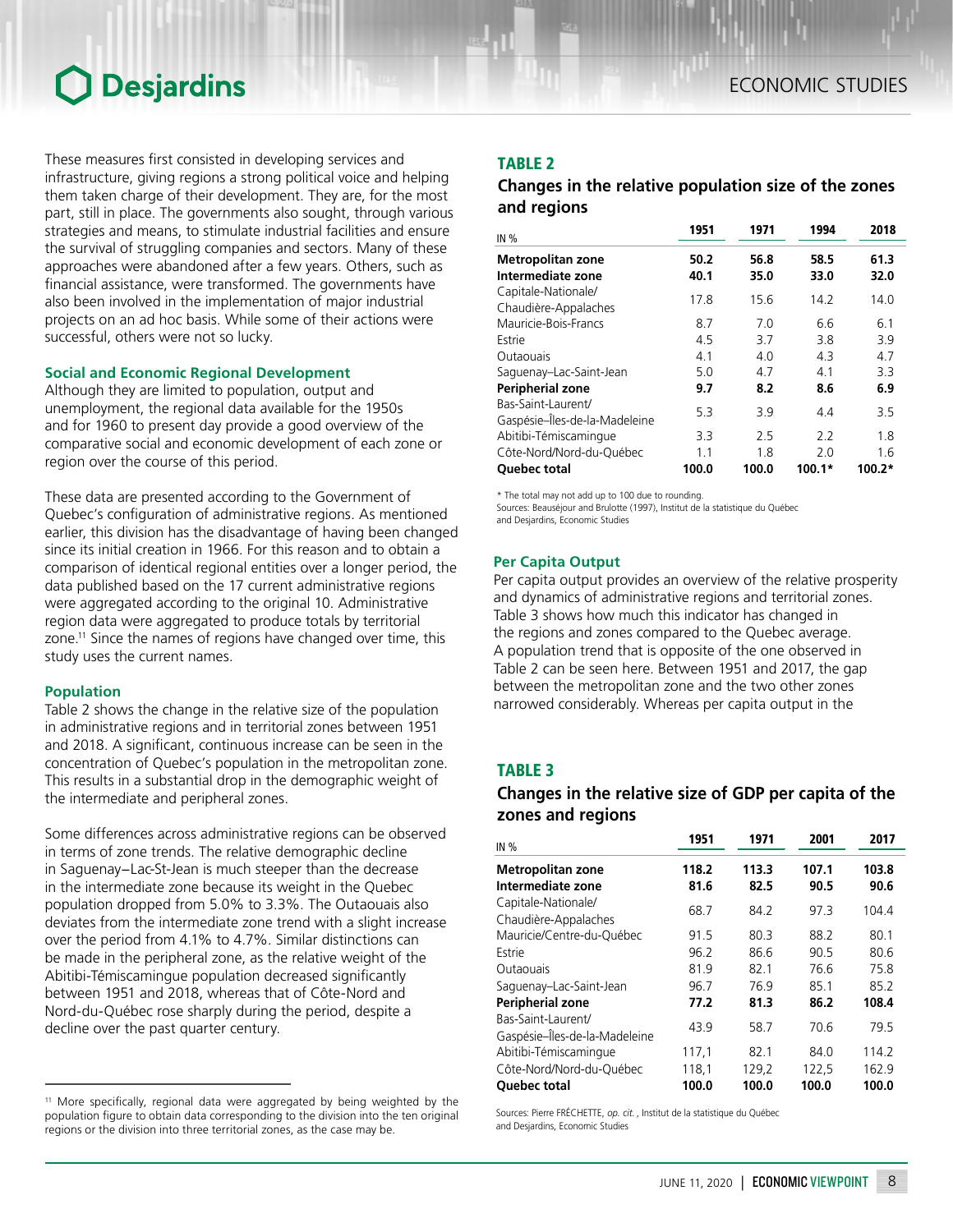metropolitan zone was 18.2% higher than the Quebec average at the beginning of the period, it was only 3.8% higher in 2017. Conversely, per capita output jumped dramatically in the peripheral zone by moving from third to first position, that is, from 77.2% to 108.4% of the Quebec average.

Major changes are also worthy of note across the regions. Compared to the Quebec average, per capita output progressed well in Québec−Chaudière-Appalaches, in the greater region of Côte-Nord and Nord-du-Québec, in Bas-St-Laurent and in Gaspésie–Îles-de-la-Madeleine. In the latter case, the indicator is still far below the Quebec average at 79.5. Furthermore, growth in the intermediate zone is due solely to the Québec− Chaudière-Appalaches region because the zone's four other regions saw their relative position fall. Lastly, undoubtedly as a result of the natural resource cycle, Abitibi-Témiscamingue was back close to where it had started after suffering a sharp decline in its relative position between the start and end of the period.

#### **Unemployment**

The unemployment rate is another indicator used to assess the extent to which economic health varies from one territorial zone and administrative region to the next. Since this indicator is subject to strong cyclical variations, even before the COVID-19 pandemic, its relative weight compared to the Quebec average, rather than its gross value, is a better reflection of the labour market in a given region or zone.

Table 4 shows that compared to Quebec as a whole, the unemployment situation deteriorated in the metropolitan zone. Unemployment there rose above the Quebec average in 2003 and in 2019. By contrast, the relative position of regions in the

intermediate and peripheral zones improved across the board, even though declines are noted in the intervening years in peripheral regions that depend heavily on the natural resource cycle.

#### **To Sum Up**

The few indicators available for the post-war period to present day show a narrowing of economic gaps between the metropolitan zone and the intermediate and peripheral zones. They also reveal a clear trend for demographic concentration in the metropolitan zone at the expense of the two other zones. Despite their opposite movements, the two trends are mutually consistent because they denote the same phenomenon, that is, the mobility of output factors in the long run. In other words, since the employment outlook is not attractive enough outside the metropolitan zone, many residents from the two other zones chose to move to Montreal or other metropolitan zone regions.

The data also show the volatility of regional economies heavily based on the development of mining and forestry resources.

#### **Yesterday to Today**

As shown in the preceding pages, the overall depiction of the various Quebec regions has changed significantly over the past half century as a result of underlying trends, such as an increased demographic concentration in the greater metropolitan area and the significant reduction in social and economic inequality between the most prosperous and most disadvantaged regions. Some of these trends are likely to continue in the medium term given the weight of certain gains. However, the relative situation of various regions could also change in the coming years due

### TABLE 4

### *Changes in the unemployment rate of the zones and regions*

|                                                     |      | 1955-1964  | 1978 |            | 2003 |            | 2019 |            |
|-----------------------------------------------------|------|------------|------|------------|------|------------|------|------------|
|                                                     | %    | $QC = 100$ | %    | $OC = 100$ | %    | $QC = 100$ | %    | $OC = 100$ |
| Metropolitan zone                                   | 7.5  | 87.2       | 10.0 | 91.7       | 9.4  | 103.3      | 5.3  | 103.9      |
| Intermediate zone                                   | n/a  | n/a        | n/a  | n/a        | 8.2  | 90.1       | 4.1  | 80.4       |
| Capitale-Nationale/<br>Chaudière-Appalaches         | 9.0  | 104.7      | 9.8  | 89.9       | 6.8  | 74.7       | 3.4  | 66.7       |
| Mauricie/Centre-du-Québec                           | 11.0 | 127.9      | 11.8 | 108.3      | 9.8  | 107.7      | 4.7  | 92.2       |
| Estrie                                              | 9.0  | 104.7      | 8.4  | 77.1       | 7.6  | 83.5       | 4.3  | 84.3       |
| <b>Outaouais</b>                                    | 8.5  | 98.8       | 13.2 | 121.1      | 7.7  | 84.6       | 5.0  | 98.0       |
| Saguenay-Lac-Saint-Jean                             | 13.7 | 159.3      | 15.4 | 141.3      | 11.7 | 128.6      | 5.5  | 107.8      |
| <b>Peripherial zone</b>                             | n/a  | n/a        | n/a  | n/a        | 11.4 | 125.3      | 6.0  | 117.6      |
| Bas-Saint-Laurent/<br>Gaspésie-Îles-de-la-Madeleine | 15.2 | 176.7      | 18.5 | 169.7      | 12.5 | 137.4      | 7.6  | 149.0      |
| Abitibi-Témiscamingue                               | 9.1  | 105.8      | 21.1 | 193.6      | 9.9  | 108.8      | 3.9  | 76.5       |
| Côte-Nord/Nord-du-Ouébec                            | 12.7 | 147.7      | 12.3 | 112.8      | 13.4 | 147.3      | 4.8  | 94.1       |
| <b>Ouebec total</b>                                 | 8.6  | 100.0      | 10.9 | 100.0      | 9.1  | 100.0      | 5.1  | 100.0      |

n/a: Due to the lack of data on the regional population for these years, weighted aggregated data cannot be produced Sources: Pierre FRÉCHETTE, *op. cit.* , Institut de la statistique du Québec and Desjardins, Economic Studies